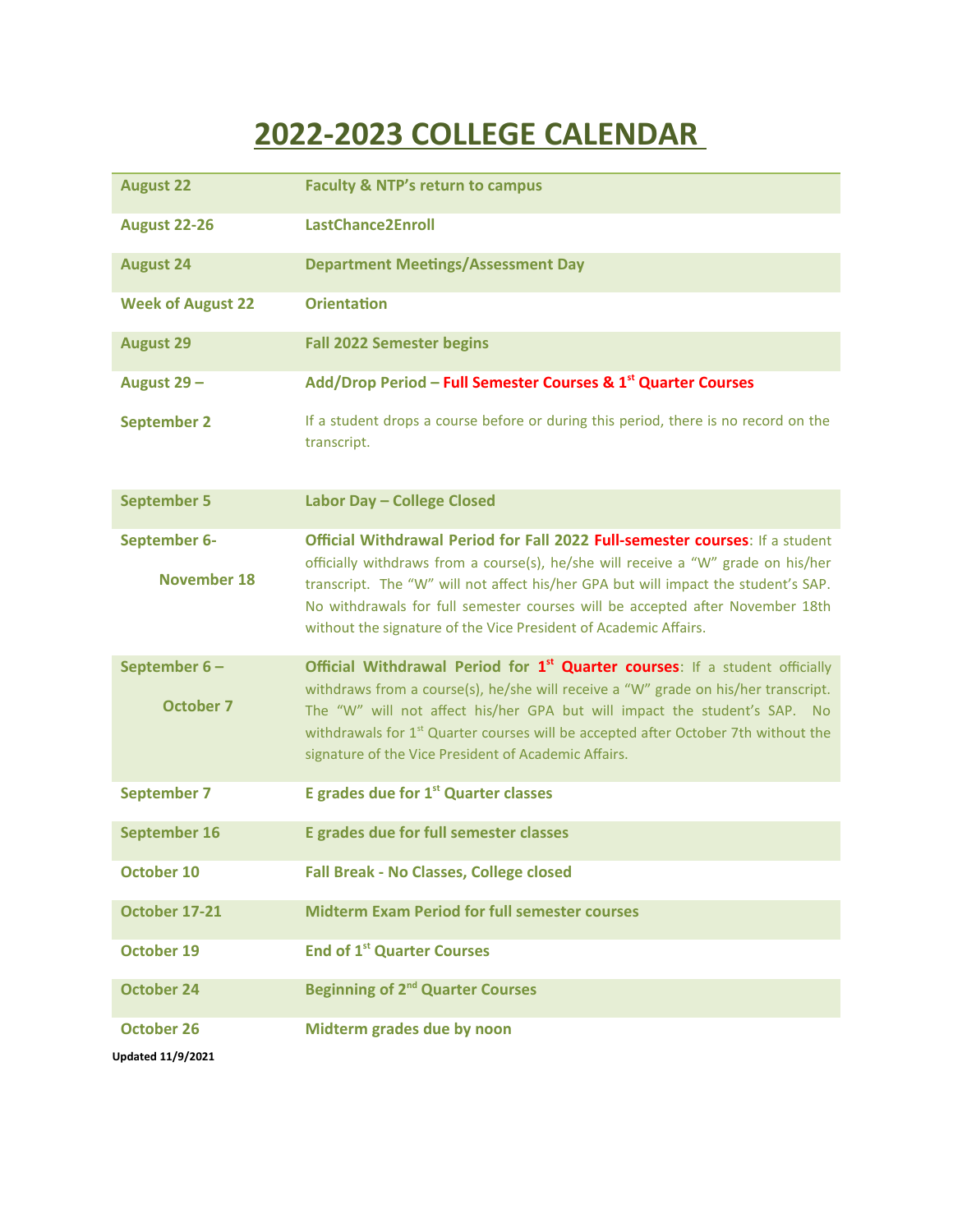| October 24-28                    | Add/Drop Period - 2 <sup>nd</sup> Quarter Courses                                                                                                                                                                                                                                                                                                                                                                     |
|----------------------------------|-----------------------------------------------------------------------------------------------------------------------------------------------------------------------------------------------------------------------------------------------------------------------------------------------------------------------------------------------------------------------------------------------------------------------|
|                                  | If a student drops a course before or during this period, there is no record on the<br>transcript.                                                                                                                                                                                                                                                                                                                    |
| October 31-<br><b>December 2</b> | Official Withdrawal Period for 2 <sup>nd</sup> Quarter courses: If a student officially<br>withdraws from a course(s), he/she will receive a "W" grade on his/her transcript.<br>The "W" will not affect his/her GPA but will impact the student's SAP. No<br>withdrawals for 2 <sup>nd</sup> Quarter courses will be accepted after December 2nd without<br>the signature of the Vice President of Academic Affairs. |
| <b>November 2</b>                | E grades due for 2 <sup>nd</sup> Quarter classes                                                                                                                                                                                                                                                                                                                                                                      |
| November 4                       | <b>Deadline for filing for December 2022 Graduation</b>                                                                                                                                                                                                                                                                                                                                                               |
| October 31-                      | <b>Preregistration for Spring 2023 courses</b>                                                                                                                                                                                                                                                                                                                                                                        |
| <b>November 11</b>               |                                                                                                                                                                                                                                                                                                                                                                                                                       |
| <b>November 12</b>               | <b>New Student Registration (Saranac Lake &amp; Malone)</b>                                                                                                                                                                                                                                                                                                                                                           |
| November 23-25                   | <b>Thanksgiving Break - No Classes, College closed</b>                                                                                                                                                                                                                                                                                                                                                                |
| <b>December 3</b>                | <b>New Student Registration (all campuses)</b>                                                                                                                                                                                                                                                                                                                                                                        |
| <b>December 15</b>               | Last Day of classes for Fall 2022 Semester                                                                                                                                                                                                                                                                                                                                                                            |
| <b>December 19</b>               | Final grades due by noon                                                                                                                                                                                                                                                                                                                                                                                              |
| <b>December 19</b>               | Last Faculty work day - Assessment Day (afternoon)                                                                                                                                                                                                                                                                                                                                                                    |
| December 26-                     | Winter Break - No Classes, College closed                                                                                                                                                                                                                                                                                                                                                                             |
| <b>January 2</b>                 |                                                                                                                                                                                                                                                                                                                                                                                                                       |
| <b>January 3</b>                 | <b>Winterim 2023 classes begin</b>                                                                                                                                                                                                                                                                                                                                                                                    |
| <b>January 3-4</b>               | <b>Add/Drop Period - WI-23</b>                                                                                                                                                                                                                                                                                                                                                                                        |
|                                  | If a student drops a course before or during this period, there is no record on the<br>transcript.                                                                                                                                                                                                                                                                                                                    |
| <b>January 5-12</b>              | Official Withdrawal Period for WI-23: If a student officially withdraws from a<br>course(s), he/she will receive a "W" grade on his/her transcript. The "W" will not                                                                                                                                                                                                                                                  |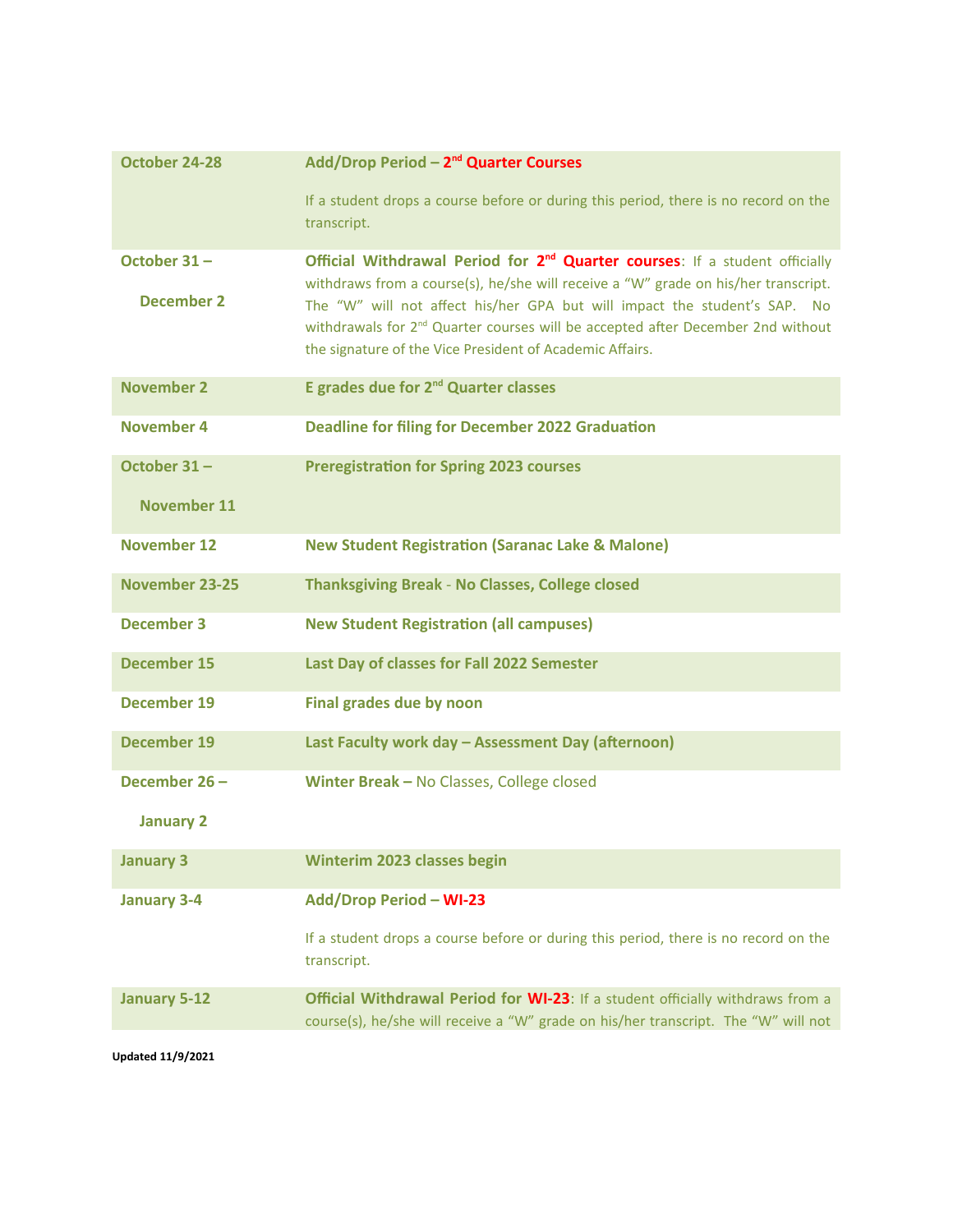|                                | affect his/her GPA but will impact the student's SAP. No withdrawals for Winterim<br>courses will be accepted after January 12 <sup>th</sup> without the signature of the Vice<br>President of Academic Affairs.                                                                                                                                                                                            |
|--------------------------------|-------------------------------------------------------------------------------------------------------------------------------------------------------------------------------------------------------------------------------------------------------------------------------------------------------------------------------------------------------------------------------------------------------------|
| <b>January 16</b>              | Martin Luther King Day - No Classes, College closed                                                                                                                                                                                                                                                                                                                                                         |
| <b>January 23</b>              | <b>Faculty &amp; NTP's return</b>                                                                                                                                                                                                                                                                                                                                                                           |
| January 23 - 27                | LastChance2Enroll                                                                                                                                                                                                                                                                                                                                                                                           |
| <b>January 24</b>              | <b>Assessment Day</b>                                                                                                                                                                                                                                                                                                                                                                                       |
| <b>January 24</b>              | WI-23 classes end $-$ grades due                                                                                                                                                                                                                                                                                                                                                                            |
| <b>Week of January 24</b>      | <b>Orientation</b>                                                                                                                                                                                                                                                                                                                                                                                          |
| <b>January 30</b>              | <b>Full Semester classes begin Spring 2023</b>                                                                                                                                                                                                                                                                                                                                                              |
| <b>January 30-</b>             | Add/Drop Period - Full Semester Courses & 3 <sup>rd</sup> Quarter Courses                                                                                                                                                                                                                                                                                                                                   |
| <b>February 3</b>              | If a student drops a course before or during this period, there is no record on the<br>transcript.                                                                                                                                                                                                                                                                                                          |
| February 6-<br><b>April 21</b> | Official Withdrawal Period for Full Semester courses: If a student officially<br>withdraws from a course(s), he/she will receive a "W" grade on his/her transcript.<br>The "W" will not affect his/her GPA but will impact the student's SAP. No<br>withdrawals for full semester courses will be accepted after April 21 <sup>st</sup> without the<br>signature of the Vice President of Academic Affairs. |
| February 6 -<br>March 10       | Official Withdrawal Period for 1st Quarter courses: If a student officially<br>withdraws from a course(s), he/she will receive a "W" grade on his/her transcript.<br>The "W" will not affect his/her GPA. No withdrawals for full semester courses will<br>be accepted after March 10th without the signature of the Vice President of<br><b>Academic Affairs.</b>                                          |
| <b>February 8</b>              | E grades due for 1 <sup>st</sup> Quarter classes                                                                                                                                                                                                                                                                                                                                                            |
| <b>February 17</b>             | E grades due for full semester                                                                                                                                                                                                                                                                                                                                                                              |
| <b>February 20</b>             | President's Day - No Classes, College closed                                                                                                                                                                                                                                                                                                                                                                |
| <b>March 13-17</b>             | <b>Midterm Exam Period for full semester courses</b>                                                                                                                                                                                                                                                                                                                                                        |
| March 21                       | <b>1st Quarter Courses end</b>                                                                                                                                                                                                                                                                                                                                                                              |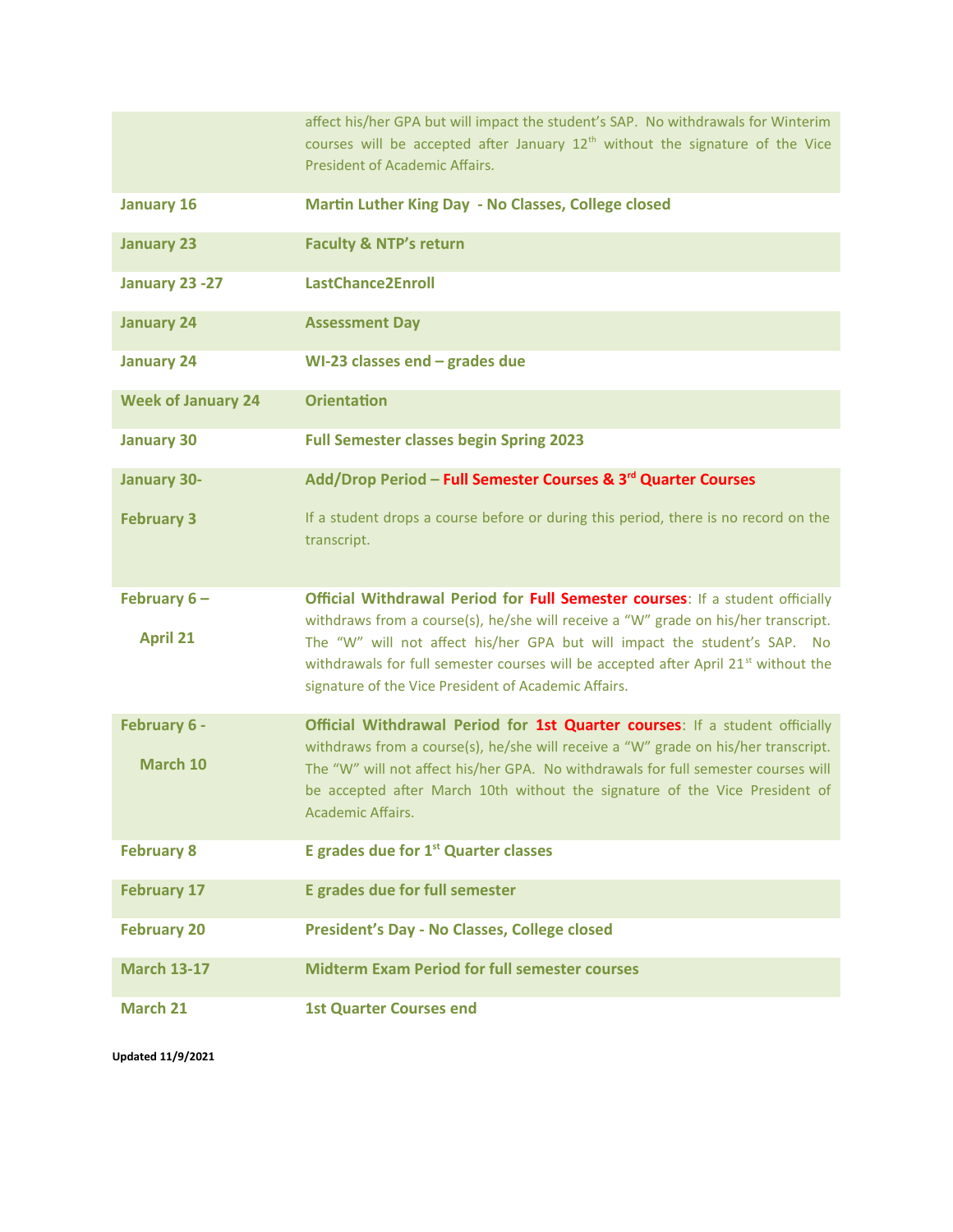| March 22              | <b>2nd Quarter Courses begin</b>                                                                                                                                                                                                                                                                                                                                                                       |
|-----------------------|--------------------------------------------------------------------------------------------------------------------------------------------------------------------------------------------------------------------------------------------------------------------------------------------------------------------------------------------------------------------------------------------------------|
| <b>March 22</b>       | <b>Full semester Midterm grades due</b>                                                                                                                                                                                                                                                                                                                                                                |
| <b>March 27-31</b>    | Spring Break - No Classes. College Open                                                                                                                                                                                                                                                                                                                                                                |
| March 22-             | <b>Add/Drop Period - 2nd Quarter Courses</b>                                                                                                                                                                                                                                                                                                                                                           |
| <b>April 4</b>        | If a student drops a course before or during this period, there is no record on the<br>transcript.                                                                                                                                                                                                                                                                                                     |
| April 5 - May 5       | Official Withdrawal Period for 2 <sup>nd</sup> Quarter courses: If a student officially<br>withdraws from a course(s), he/she will receive a "W" grade on his/her transcript.<br>The "W" will not affect his/her GPA but will impact the student's SAP. No<br>withdrawals for full semester courses will be accepted after May 5th without the<br>signature of the Vice President of Academic Affairs. |
| <b>April 3</b>        | Preregistration for Fall 2023 - Watch for more information.                                                                                                                                                                                                                                                                                                                                            |
| <b>April 14</b>       |                                                                                                                                                                                                                                                                                                                                                                                                        |
| <b>April-August</b>   | FA-23 Registration Events TBD - Watch for more information.                                                                                                                                                                                                                                                                                                                                            |
| <b>April 7</b>        | Good Friday - No classes. College Closed                                                                                                                                                                                                                                                                                                                                                               |
| <b>April 10</b>       | <b>E</b> grades due for 2nd Quarter classes                                                                                                                                                                                                                                                                                                                                                            |
| <b>April 14</b>       | <b>Deadline for filing for May 2023 Graduation</b>                                                                                                                                                                                                                                                                                                                                                     |
| <b>May 18</b>         | Last Day of classes for Spring Semester and 2nd Quarter                                                                                                                                                                                                                                                                                                                                                |
| <b>May 20</b>         | <b>Commencement</b>                                                                                                                                                                                                                                                                                                                                                                                    |
| May 24                | <b>Grades due by noon</b>                                                                                                                                                                                                                                                                                                                                                                              |
| <b>May 24</b>         | Last Faculty workday - Assessment Day - Afternoon                                                                                                                                                                                                                                                                                                                                                      |
| <b>May 30</b>         | 1st Summer Session (6wks) and 10wk Summer Session Begin                                                                                                                                                                                                                                                                                                                                                |
| <b>May 30- June 1</b> | Add/Drop Period $-1st$ (6wk) Summer Session/10wk Summer Session                                                                                                                                                                                                                                                                                                                                        |
|                       | If a student drops a course before or during this period, there is no record on the<br>transcript.                                                                                                                                                                                                                                                                                                     |
| <b>May 29</b>         | Memorial Day - No Classes, College Closed                                                                                                                                                                                                                                                                                                                                                              |